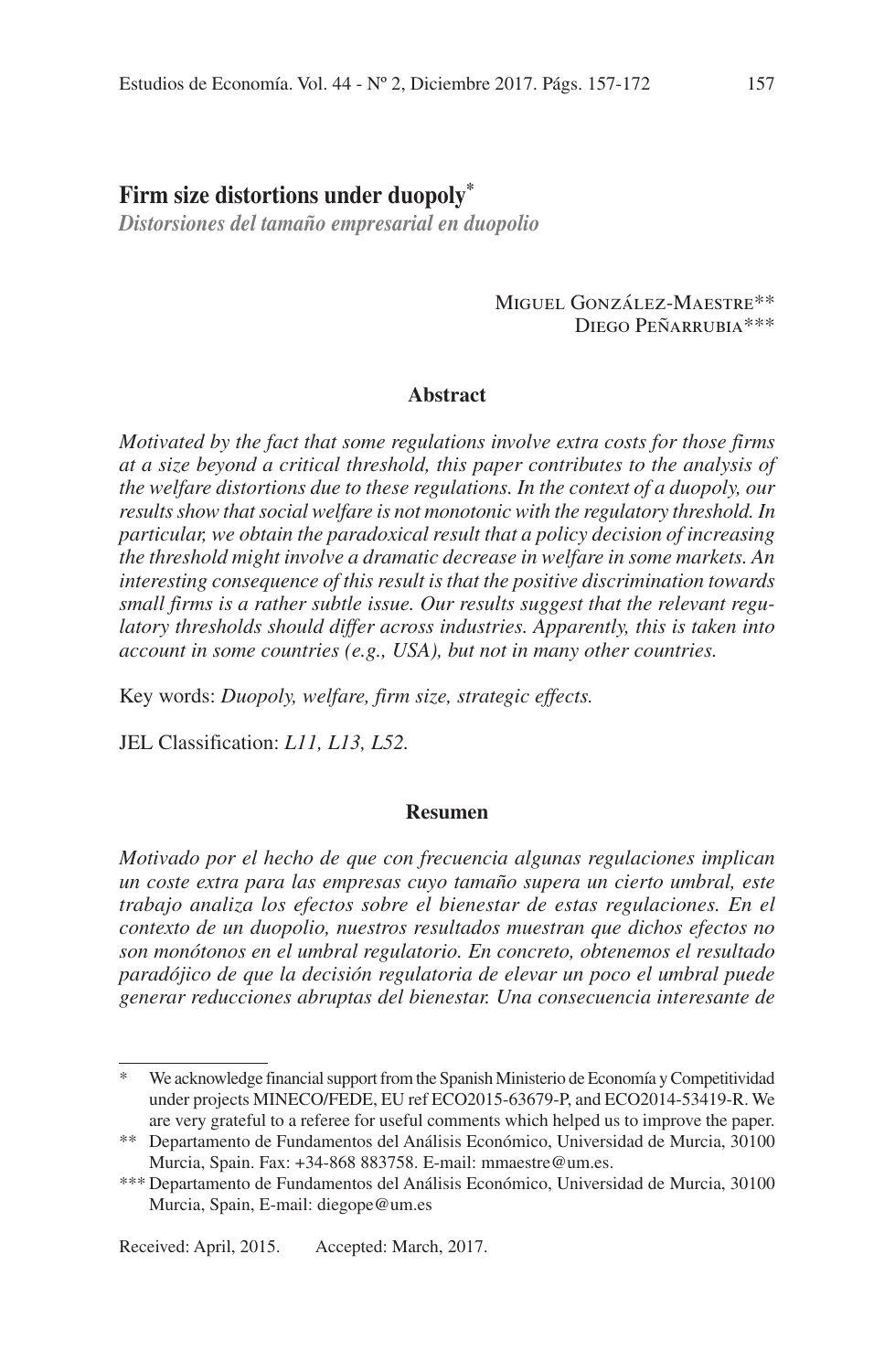*este resultado es que la discriminación positiva hacia las empresas pequeñas es un asunto muy sutil. Los resultados sugieren que los umbrales regulatorios relevantes deben diferir entre sectores. Aparentemente, esto se tiene en cuenta en algunos países (como EE.UU.) pero no en muchos otros.*

Palabras clave: *Duopolio, bienestar, tamaño empresarial, efectos estratégicos.*

Clasificación JEL: *L11, L13, L52.*

#### **1. Introduction**

Given that firms' size distribution seems to be one of the main determinants of productivity, some recent literature has focused on the analysis of the direct effect of market regulations on the distribution of firms' size. A substantial part of this literature has been based on the seminal paper by Lucas (1978) on the firm size and productivity distribution. In particular, García-Santana and Pijoan-Mas (2014), Guner *et al.* (2006), and Guner *et al.* (2008) have evaluated the welfare effects of size-dependent policy regulations. More recently, Garicano *et al.* (2016) have investigated the impact of labour regulation in France, which involves an extra cost for the firms with more than  $50$  employees<sup>1</sup>. They find that the distortion in the distribution of firms' size, associated with the presence of this critical threshold of a firm's size, can explain approximately 0,6% of GDP. Those authors assume that each firm's productivity is exogenous and determines its optimal size. Therefore, the social cost associated to the threshold regulation of firm size arises because it prevents many firms from reaching their optimal size. Garcia-Santana and Ramos (2015) have contributed to the detailed empirical analysis of the economic relevance of this type of distortion using comparable data across 104 developing countries.

We remark that Garicano *et al.* (2016), as well as the other mentioned contributors, analyze a general equilibrium model without strategic interaction between firms. Consequently, they only consider the direct effect of the threshold regulation*.* In contrast, the objective of our paper is to investigate the indirect strategic effects of such regulation. To this end, we consider a duopoly model where those strategic effects appear. Our results show that the social welfare is not monotonic with this threshold. In particular, we obtain the paradoxical result that a policy decision of increasing the threshold from intermediate-low levels to intermediate-high levels might involve a dramatic decrease in welfare. Therefore, our analysis shows that the strategic interactions, involved in concentrated oligopolistic markets, might yield counterintuitive policy implications.

<sup>&</sup>lt;sup>1</sup> Other authors have focused on different relevant thresholds affecting firms' size. In particular, Almunia and Lopez-Rodriguez (2012) have pointed out the distortions associated with thresholds of receipts, from a tax avoidance perspective, in the case of Spain. There are also examples of threshold regulations related to gender issues. In particular, Chilean childcare regulation establishes, in its Article No. 203, that every firm with 20 or more female workers has to provide childcare facilities within firm premises. Therefore, Chilean regulation imposes, theoretically, an additional cost to firms after a certain number of female workers. We are grateful to a referee for pointing out this interesting example.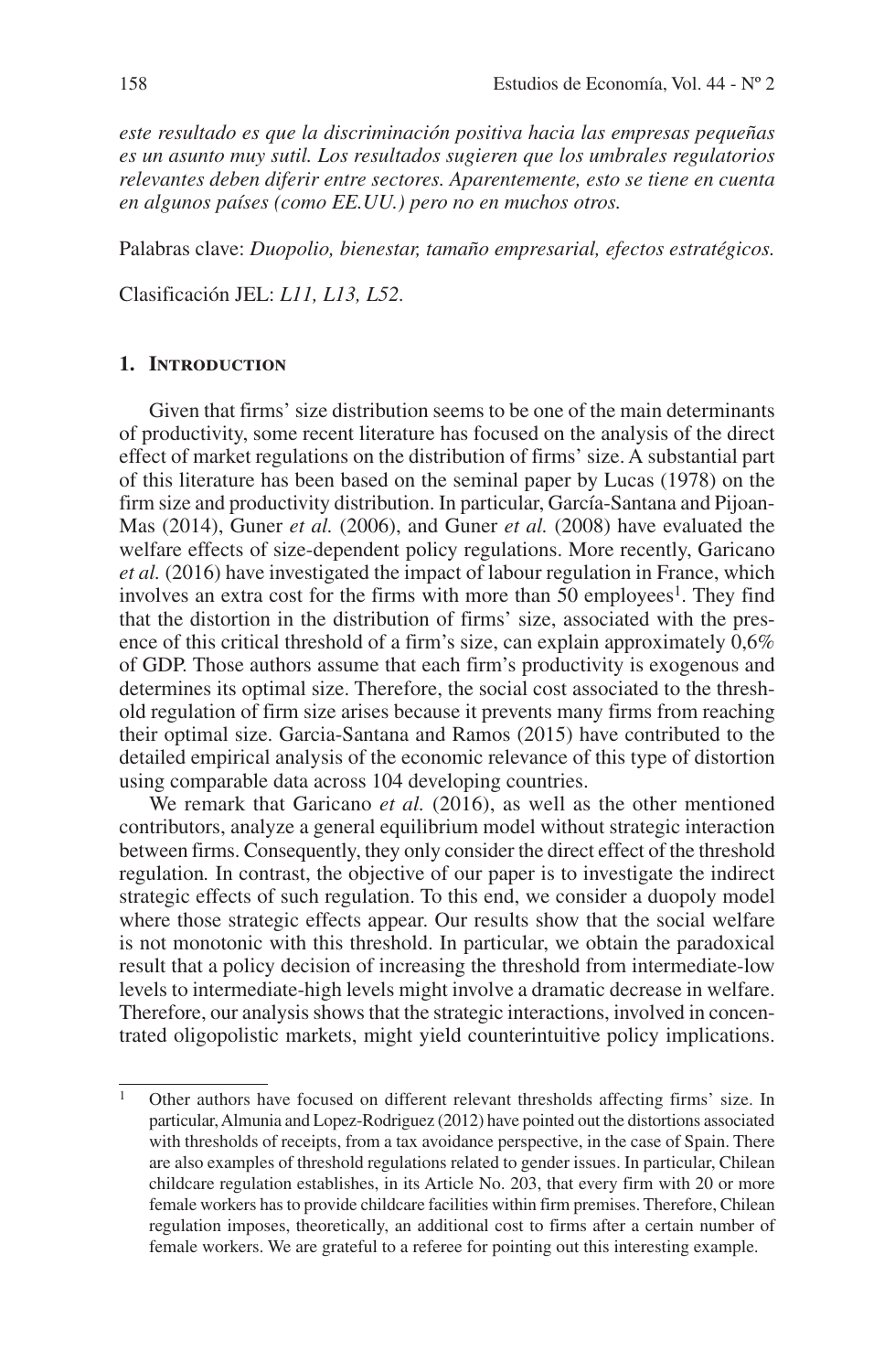In particular, the welfare level might change in a non-monotonic way when we move from more to less restrictive regulations.

Therefore, our analysis notes that a positive discrimination towards small firms is a rather subtle issue. As a consequence, our results suggest that the relevant regulatory thresholds should differ across industries. Apparently, this is taken into account in some countries but not in many other countries. In particular, the US Small Business Administration (2009) establishes a very detailed methodology which defines the different size standards at the 6-digit NAICS (North American Industry Classification System) level. Therefore, the USA size standards, which are established for public subsidy purposes, rely on very specific industry definitions. However, the USA regulatory sensitivity to the particular features of each industry contrasts with the general threshold prevailing in most European countries. In this article, we have considered a simple model to illustrate the impact of this type of positive discrimination towards small firms in a framework of strategic interaction. In particular, the existence of multiple equilibria and the non-monotonic relationship between the critical threshold and welfare can be associated, in our model, with a perverse firm incentive to remain small. In other words, there might be a type of *Peter Pan Syndrome*2 which is socially harmful. Therefore, one important insight of our analysis is that the impact of any policy intending to favor small firms (like the establishment of critical regulatory thresholds) should be analyzed in a separate way for each industry.

# **2. The Model**

We will assume a duopoly Cournot model where two firms compete in the market of a homogeneous good with inverse demand function  $p = a - X/T$ , where  $T$  is interpreted as market size,  $p$  is the price of the good, and  $X$  is the total demand. Each firm has to pay a fixed cost  $F_i$  and a constant marginal cost *c*. Hence, the cost function of firm *i* is given by  $C(x_i) = F_i + cx_i$ , where  $x_i$  is the production of firm *i*. Without loss of generality, we assume, for simplicity, that *c*=0. Moreover, we assume  $F_i=0$  if  $x_i \le z$ , and  $F_i=\varepsilon>0$  if  $x_i \ge z$ , where  $\varepsilon$  is the extra cost associated with having a size greater than the threshold *z*. In the rest of the paper, this threshold will be interpreted as the regulatory critical firm's size such that beyond this level, the firm has to pay an extra cost  $\varepsilon$ .

Formally, the profit function of firm  $i$  (where  $i=1,2$ ) is given by

(1) 
$$
\Pi_i(x_i, x_j) = x_i(a - \frac{x_i + x_j}{T}) - C(x_i), \text{ where } C(x_i) = \begin{cases} 0 & \text{if } x_i \leq z \\ \varepsilon & \text{if } x_i > z \end{cases}.
$$

<sup>2</sup> This expression was first used, with this meaning, in the article entitled "The Peter Pan Syndrome", *The Economist* (May 17, 2014). This article contains an interview of Manuel Milano of the Mexican Competitiveness Institute.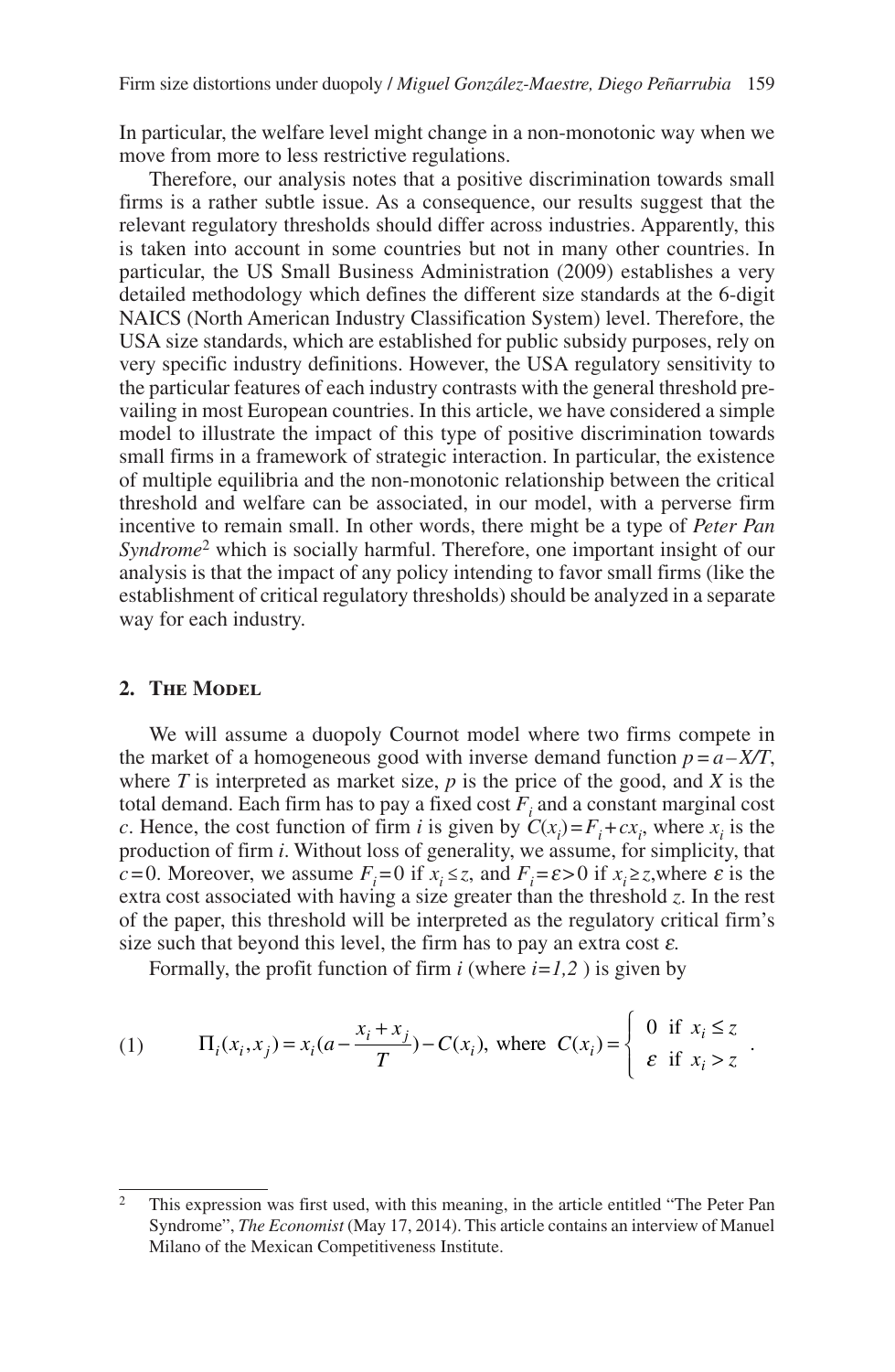#### **3. Equilibrium Analysis**

In the absence of regulatory restrictions (that is,  $\varepsilon=0$ , or  $z=\infty$ ) firm *i* 's reaction function would be given by

(2) 
$$
\frac{\partial \Pi_i}{\partial x_i} = 0 \to x_i(x_j) \equiv \frac{aT - x_j}{2}.
$$

However, if  $\varepsilon$  is sufficiently large and z is sufficiently small, then we might have corner solutions in each firm's optimal decision, which affects the shape of the reaction functions.

To investigate this issue, let us define the following critical values of  $x_j$ : First,  $x_j^H$  is defined by

(3) 
$$
x_i(x_j^H) = z \longrightarrow \frac{aT - x_j^H}{2} = z \longrightarrow x_j^H \equiv aT - 2z.
$$

Second,  $x_j^B$  is defined by

(4) 
$$
\Pi_i(x_i(x_j^B), x_j^B) = \Pi_i(z, x_j^B) \rightarrow T\left(\frac{a - x_j^B / T}{2}\right)^2 - \varepsilon = z\left(a - \frac{z + x_j^B}{T}\right) \rightarrow
$$

$$
x_j^B \equiv aT - 2z - 2\sqrt{\varepsilon T}.
$$

Therefore,  $x_j^H$  is the critical  $x_j$  such that above  $x_j^H$ , the optimal firm *i*'s output is lower than *z*. Similarly,  $x_j^B$  is the critical  $x_j$ , such that below  $x_j^B$  the optimal firm *i*'s output is larger than *z* (which implies the payment of the extra cost  $\varepsilon$ ). Because  $x_j^B < x_j^H$ , there is an intermediate interval of  $x_j$ , satisfying  $x_j^B < x_j < x_j^H$ , such that the optimal firm *i*'s output is a corner solution given by the threshold *z*. This corner solution is the result of analyzing firm *i*'s decision at the margin, when making the decision whether to go beyond the threshold. In particular, expression (4) provides the critical  $x_j$  such that firm *i* is indifferent about producing the interior solution  $x_i(x_j)$  or the corner solution given by *z*. Note that, in the absence of the extra cost  $\varepsilon$ , for these intermediate levels of its rival's output, firm *i*'s best-response would involve an output level above the threshold *z*. In conclusion, the firm *i*'s reaction function is given by

(5) 
$$
R_i(x_j) = \begin{cases} x_i(x_j) \equiv \frac{aT - x_j}{2} & \text{if } x_j < x_j^B \\ z & \text{if } x_j^B \le x_j \le x_j^H \\ x_i(x_j) \equiv \frac{aT - x_j}{2} & \text{if } x_i > x_j^H \end{cases}
$$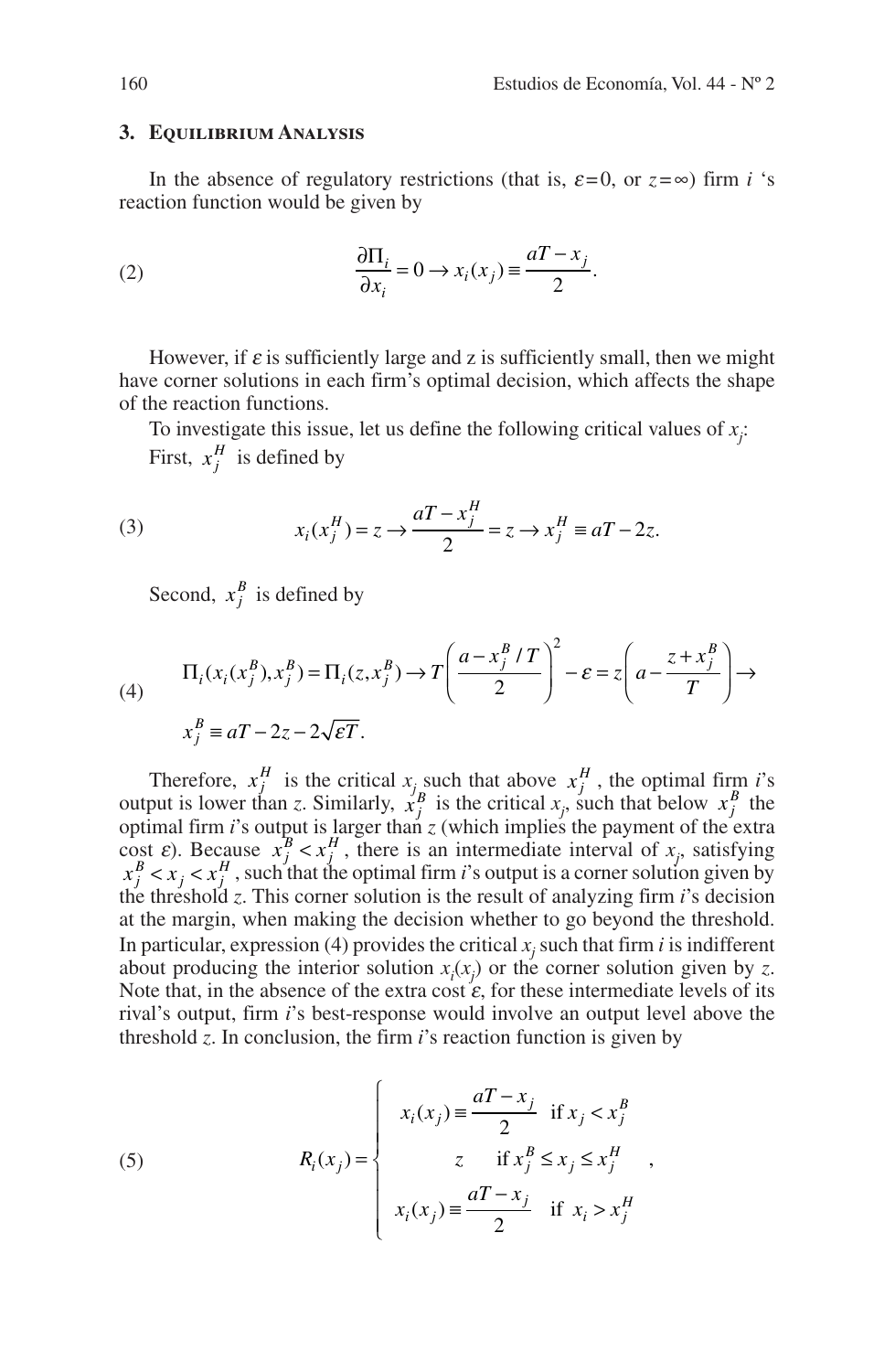which is illustrated in Figure 1.





In the following analysis, we will show that, depending on the parameters, there might be three main types of equilibria:

- a) A symmetric equilibrium where the regulations do not affect firms' decisions and both firms produce the same output level. In some cases, both firms produce over the critical threshold *z* and in some other cases both produce below this critical level.
- b) An asymmetric equilibrium where one of the firms produces the threshold  $z$ (a corner solution), while the other produces beyond *z*. Obviously, the ex-ante symmetry implies that, in this case, we have two equilibria: one with firm 1 restricted to the threshold *z* and another one with firm 2 restricted to *z*.
- c) A symmetric equilibrium where both firms produce the threshold output.

Moreover, we will show that for some parameters' values, we have the symmetric equilibrium mentioned in (a) as well as the asymmetric equilibria mentioned in (b).

By combining the reaction functions of both firms and taking into account the rest of the parameters, we will show that there are 5 cases regarding equilibrium outcomes, depending on the regulatory threshold *z*:

I) For very small levels of *z*, defined by  $z < z^I \equiv \frac{aT}{3} - \frac{4}{3} \sqrt{\epsilon T}$ , there is a unique symmetric equilibrium given by symmetric equilibrium given by

(6) 
$$
x_i^* = x_j^* = x^N \equiv aT/3 > z
$$
,  $X^* = \frac{2}{3}aT$ ,  $p^* = a/3$ ,  $\Pi_i^* = \Pi_j^* = \frac{a^2}{9}T - \varepsilon$ .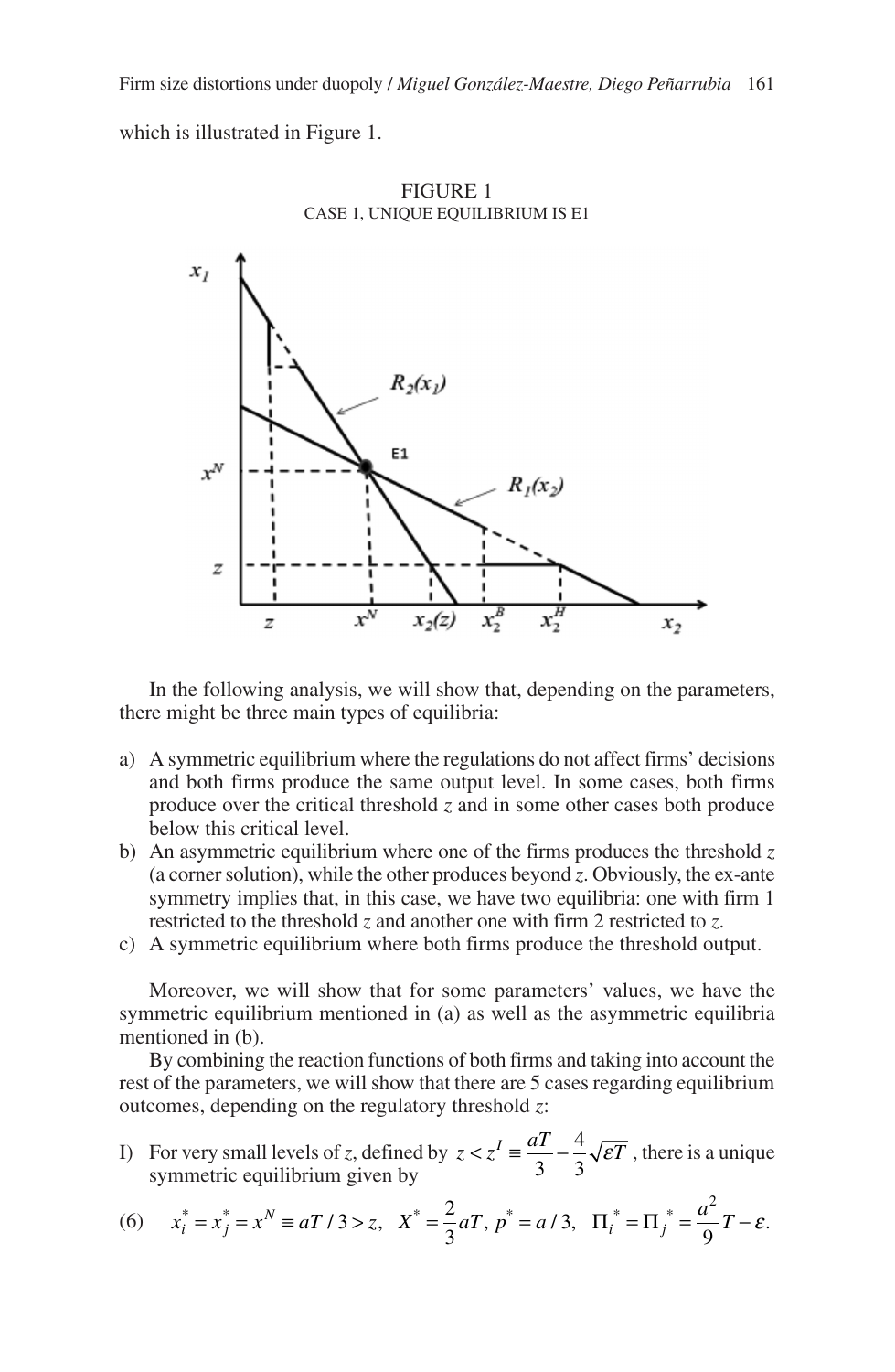This case is illustrated in Figure 1. Note that the following condition must hold:

(7)  
\n
$$
z < x^N \equiv aT/3 < x_j(z) \equiv \frac{aT - z}{2} < x_j^B \equiv aT - 2z - 2\sqrt{\varepsilon T} \leftrightarrow z < z^I
$$
\n
$$
\equiv \frac{aT}{3} - \frac{4}{3}\sqrt{\varepsilon T},
$$

which confirms that this case is satisfied for very small values of *z*.

FIGURE 2 CASE 2, THREE EQUILIBRIA



II) For intermediate-low levels of *z*, defined by  $z^I < z < z^II \equiv \frac{aT}{3} - \sqrt{\varepsilon T}$ , there are 3 equilibria, illustrated in Figure 2. One of these equilibria is similar to the one calculated in case (I): both firms produce the same output which is greater than *z*. At each of the other two equilibria, one of the firms' best reply to the threshold output by the other firm is to produce above that threshold. In particular, if firm *i* is the one that chooses the threshold output then the associated asymmetric equilibrium is given by

(8) 
$$
x_i^{**} = z, \ x_j^{**} = x_j(z) \equiv \frac{aT - z}{2}; \ X^{**}(z) = \frac{aT + z}{2}.
$$

According to Figure 2, the following condition must be satisfied in this case:

$$
(9) \qquad z < x^N \equiv aT \mid 3 < x_j^B \equiv aT - 2z - 2\sqrt{\varepsilon T} < x_j(z) \equiv \frac{aT - z}{2} \leftrightarrow z^I < z < z^H,
$$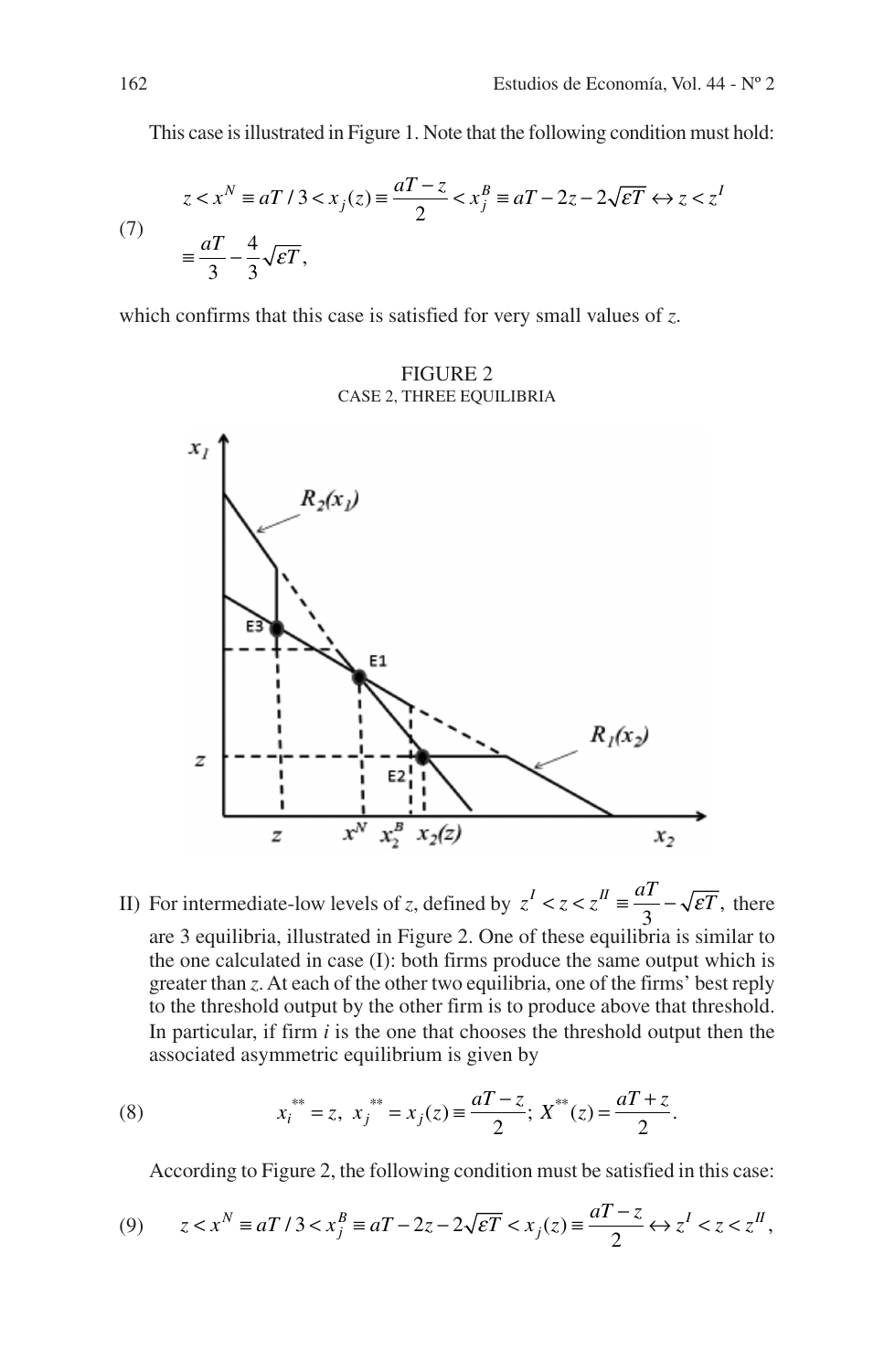(10) where 
$$
z^I = \frac{aT}{3} - \frac{4}{3}\sqrt{\varepsilon T}
$$
, and  $z^I = \frac{aT}{3} - \sqrt{\varepsilon T}$ .

Note that  $z<sub>i</sub> < z<sub>II</sub>$ , which implies that there is a non-empty interval of intermediate-low levels of *z* associated with this case.

III) For intermediate-central levels of *z*, defined by  $z^{\prime\prime} < z < z^{\prime\prime\prime} \equiv \frac{aT}{3} - \frac{2}{3} \sqrt{\varepsilon T}$ ,

only the two asymmetric equilibria remain. This is illustrated in Figure 3. At each of the two asymmetric equilibria, one of the firms chooses the critical threshold in order to avoid the extra cost, and the other one takes advantage of this restrictive behaviour of its rival to expand its output. Note that, compared with the equilibrium in the case of no regulations, the asymmetric equilibrium associated with the regulation implies that the overall output decreases.

According to Figure 4, the following condition must be satisfied in this case:

$$
(11) \quad z < x_j^B \equiv aT - 2z - 2\sqrt{\varepsilon T} < x^N \equiv aT / 3 < x_j(z) \equiv \frac{aT - z}{2} \leftrightarrow z^M < z < z^M,
$$

(12) where 
$$
z^H = \frac{aT}{3} - \sqrt{\varepsilon T}
$$
, and  $z^H = \frac{aT}{3} - \frac{2}{3}\sqrt{\varepsilon T}$ .

Note, that  $z<sup>II</sup> < z<sup>III</sup>$ , which ensures a non-empty interval of intermediate-central values of *z* consistent with this case.

#### FIGURE 3 CASE 3, TWO EQUILIBRIA

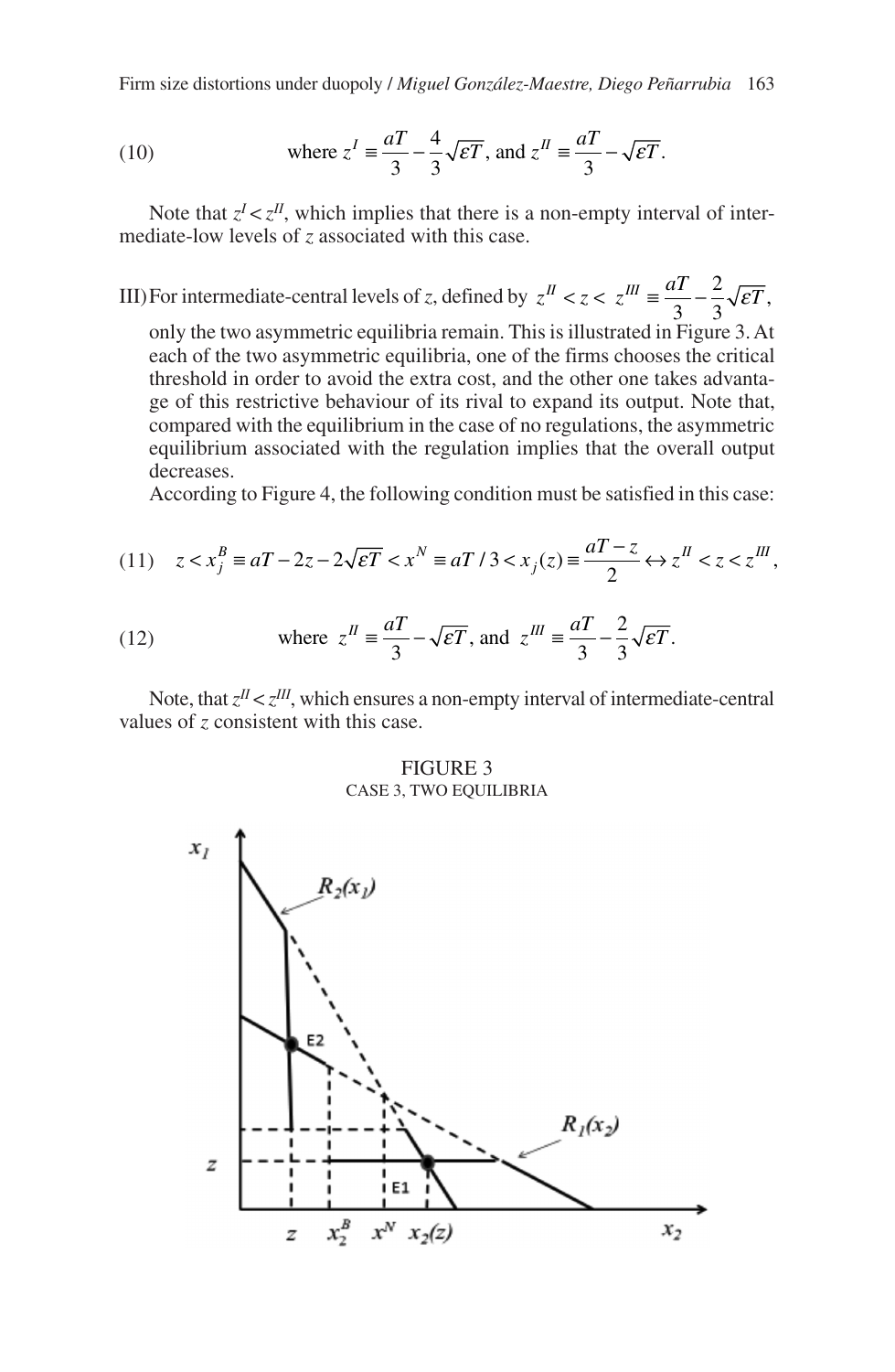IV)For intermediate-high *z*, defined by  $z^{III} < z < x^{N} \equiv \frac{aT}{3}$ , the unique Nash equilibrium is a corner solution where both firms produce the threshold output:

(13) 
$$
x_i^{***} = x_i^{***} = z, \quad X^{***}(z) = 2z
$$

This case is illustrated in Figure 4 and implies the following condition:

$$
(14) \quad x_j^B \equiv aT - 2z - 2\sqrt{\varepsilon T} < z < x^N \equiv aT / 3 < x_j(z) \equiv \frac{aT - z}{2} \leftrightarrow z^W < z < x^N.
$$

where 
$$
z^{\prime \prime \prime} \equiv \frac{aT}{3} - \frac{2\sqrt{\varepsilon T}}{3}
$$
, and  $x^{\prime \prime} \equiv \frac{aT}{3}$ .

Given that  $z^{III} < x^N$ , it turns out that there is a non-empty interval of intermediate-high levels of *z* corresponding to this case.

# FIGURE 4 CASE 4, ONE EQUILIBRIUM



V) For very high levels of *z*, defined by  $z > x^N \equiv \frac{aT}{3}$ , this threshold is so large that it becomes irrelevant. In this case, the equilibrium quantities are the same as in case (I), but now profits will be greater because the firms do not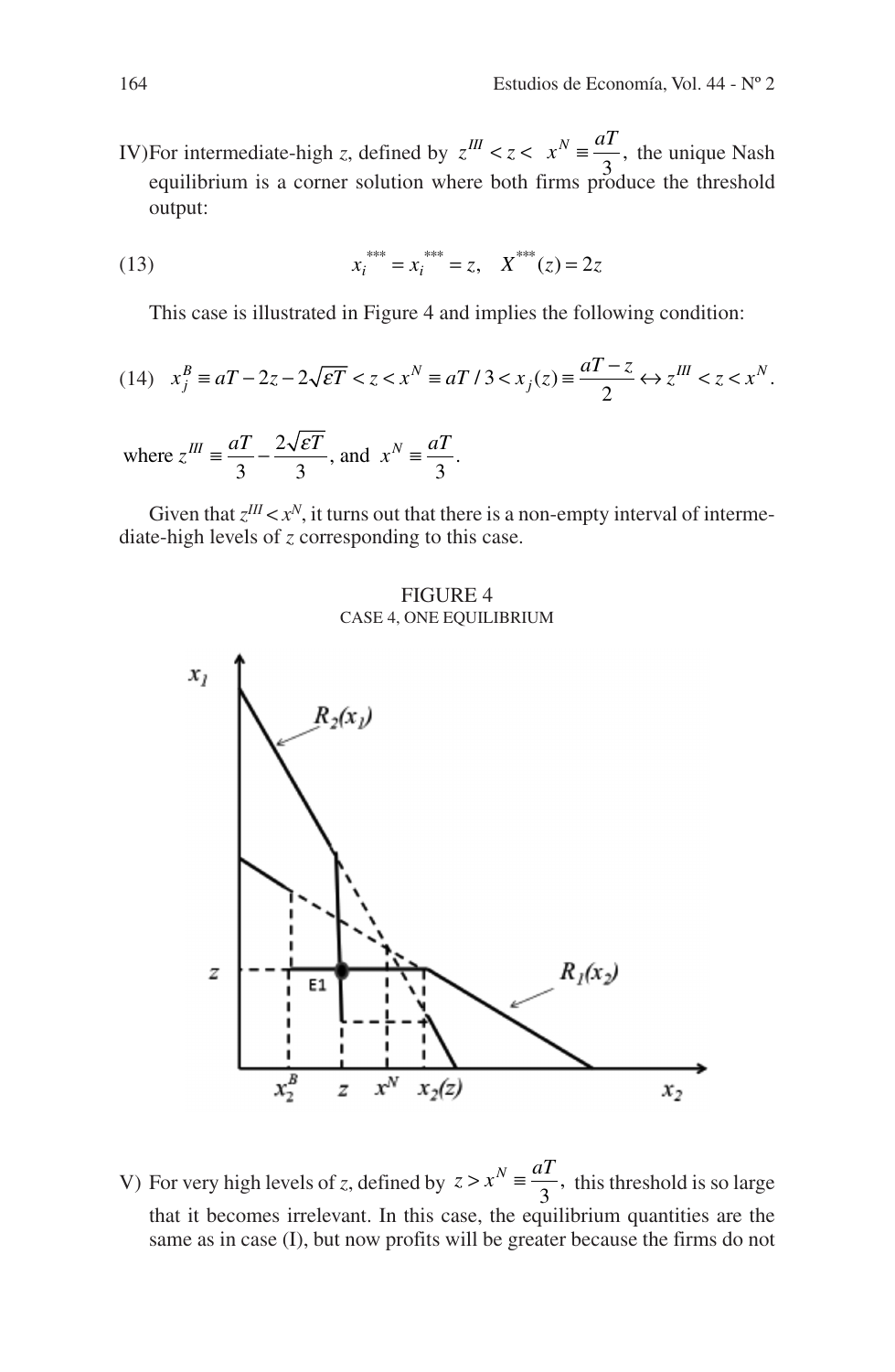pay the extra fixed cost. This case is illustrated in Figure 5 and is associated with the following condition:

$$
(15) \t\t\t z > x^N \equiv \frac{aT}{3}.
$$

Therefore, a very high level of  $z$  is the necessary and sufficient condition for this case to hold.

# FIGURE 5 CASE 5, ONE EQUILIBRIUM



Figure 6 illustrates the comparative statics of the previous cases, focusing on the interplay between the critical threshold *z* and the equilibrium levels of total output *X*. In this figure, each of the regions labelled from (I) to (V) corresponds, respectively, to each of the cases from (I) to (V), previously explained. Recall that there are three types of equilibria in our model:

- a) The symmetric equilibrium with both firms producing above *z*, which appears in regions (I), (II), and (V) and involves a total output given by  $X^* = \frac{2}{3} aT$ .
- b) The asymmetric equilibrium with one firm producing *z* and the other one producing above *z*, which appears in regions (II) and (III) and is associated with total equilibrium output  $X^{**}(z) \equiv \frac{aT + z}{2}$ .
- c) The symmetric equilibrium with both firms producing *z*, which is associated with the total equilibrium output  $X^{***}(z) \equiv 2z$ .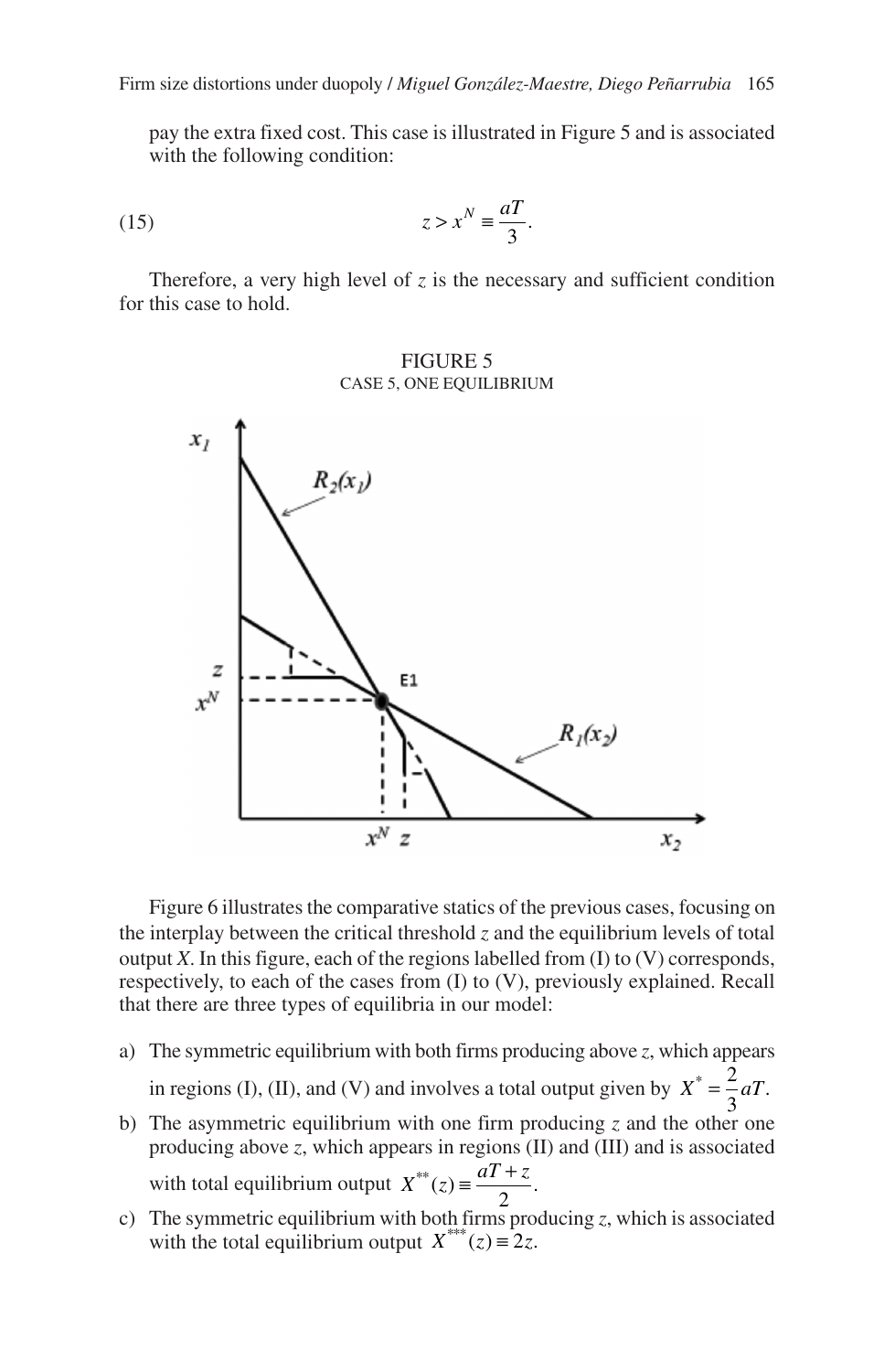

FIGURE 6 TOTAL OUTPUT AS A FUNCTION OF THRESHOLD Z

The previous analysis can be summarized in the following result:

**Proposition 1:** *As the critical threshold z increases, the following properties hold regarding the equilibrium quantities:*

- *i*) For very low  $z$  ( $z \le z^I$ ), there is a unique symmetric equilibrium where both *firms produce above z (Region I in Figure 6).*
- ii) For intermediate-low  $z(z^I < z < z^{\Pi})$ , besides the previous symmetric equili*brium, two new asymmetric equilibria appear. In each of those asymmetric equilibria, one firm produces above z, and the other one produces below z (Region II in Figure 6).*
- *iii) For intermediate-central z (* $z^{\text{II}}$  *< z <*  $z^{\text{III}}$ *), only the two asymmetric equilibria exist (Region III in Figure 6).*
- *iv*) For intermediate-high  $z \, (z^{III} \, \langle z \times x^N \rangle)$ , at the unique symmetric equilibrium *both firms produce the critical threshold z (Region IV in Figure 6).*
- *v*) *For high z* ( $z > x<sup>N</sup>$ ), at the unique symmetric equilibrium both firms produce *below the critical threshold z (Region V in Figure 6).*

# **4. Welfare Analysis**

Let us investigate the welfare associated with each of the cases previously considered. Total welfare is obtained by adding the consumer surplus and firms' profits, which yields:

(16) 
$$
W = pX + (a - p)X / 2 - n_U \varepsilon = aX - X^2 / 2 - n_U \varepsilon,
$$

where  $n_U$  is defined as the number of firms for which the output is greater than the threshold *z*. Therefore,  $\varepsilon$  is interpreted as a social cost (e.g., a red tape cost).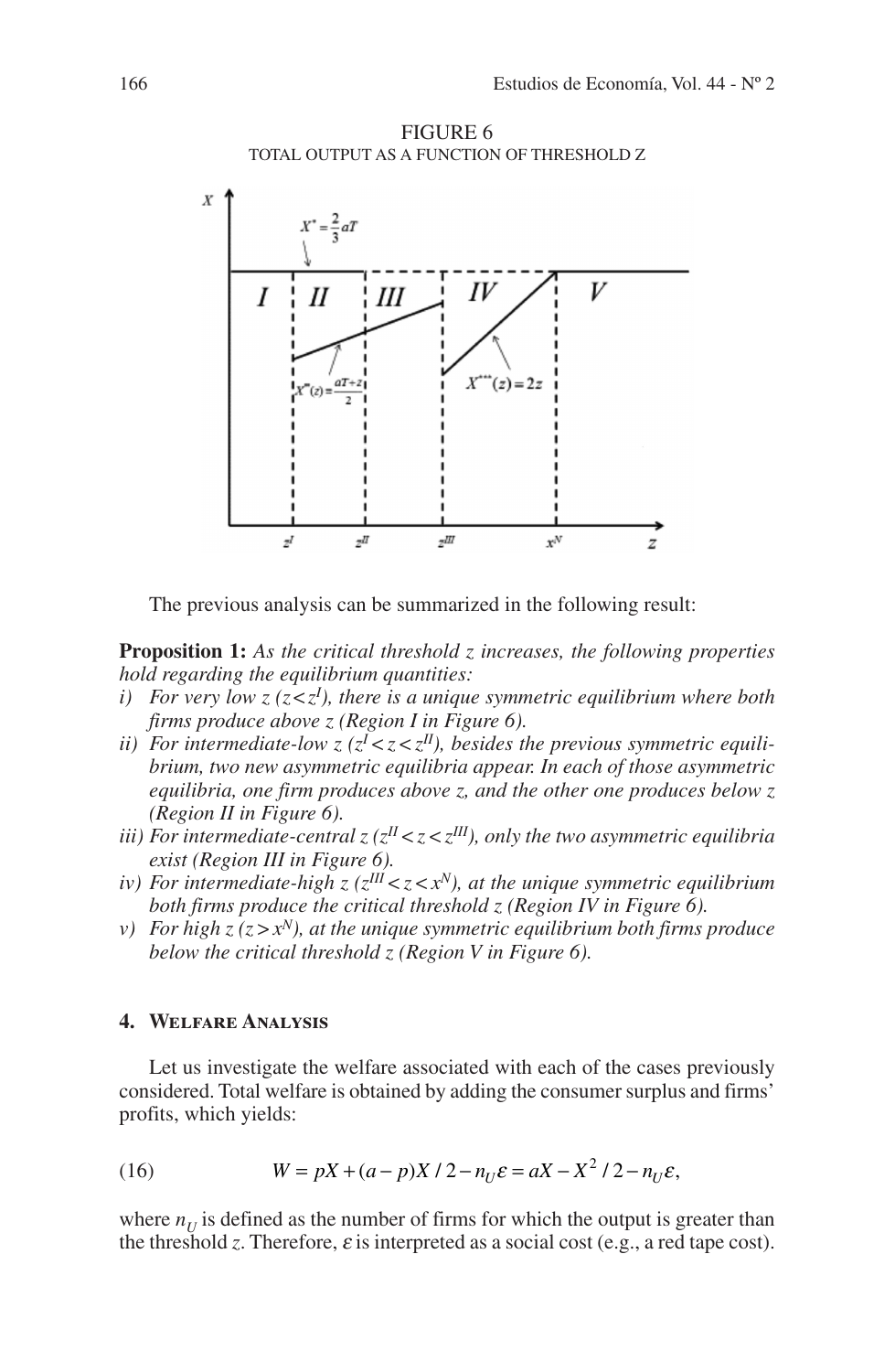Nevertheless, as it is shown in the Appendix, our basic results holds if  $\varepsilon$  is reinterpreted as a tax transfer from the firm to the government (See Appendix).

Let us define  $W^r(z)$  as the welfare level in each of the previous cases, where  $r = I$ , *II, III, IV, V*. Easy calculations yield:<sup>3</sup>

(17) 
$$
W^{I}(z) = T \left(\frac{2a}{3}\right)^{2} - 2\varepsilon,
$$

(18) 
$$
W^{II}(z) = \{2z(a-z/T), T\left(\frac{2a}{3}\right)^2 - 2\varepsilon\},\,
$$

(19) 
$$
W^{III}(z) = \frac{3a^2T^2 + 2aTz - z^2}{8T} - \varepsilon,
$$

(20) 
$$
W^{IV}(z) = 2z(a - z / T),
$$

(21) 
$$
W^V(z) = T\left(\frac{2a}{3}\right)^2.
$$

The comparative statics about welfare is illustrated in Figure 7, which focuses on the relationship between welfare and the threshold output *z*. Again, the regions from  $(I)$  to  $(V)$  correspond to the previously explained cases from  $(I)$  to  $(V)$ .

# FIGURE 7 TOTAL WELFARE AS A FUNCTION OF THRESHOLD Z



<sup>&</sup>lt;sup>3</sup> The first of the two values of  $W<sup>H</sup>(z)$  corresponds to the asymmetric equilibrium with one firm producing *z*, while the second value corresponds to the symmetric equilibrium similar to case *I*.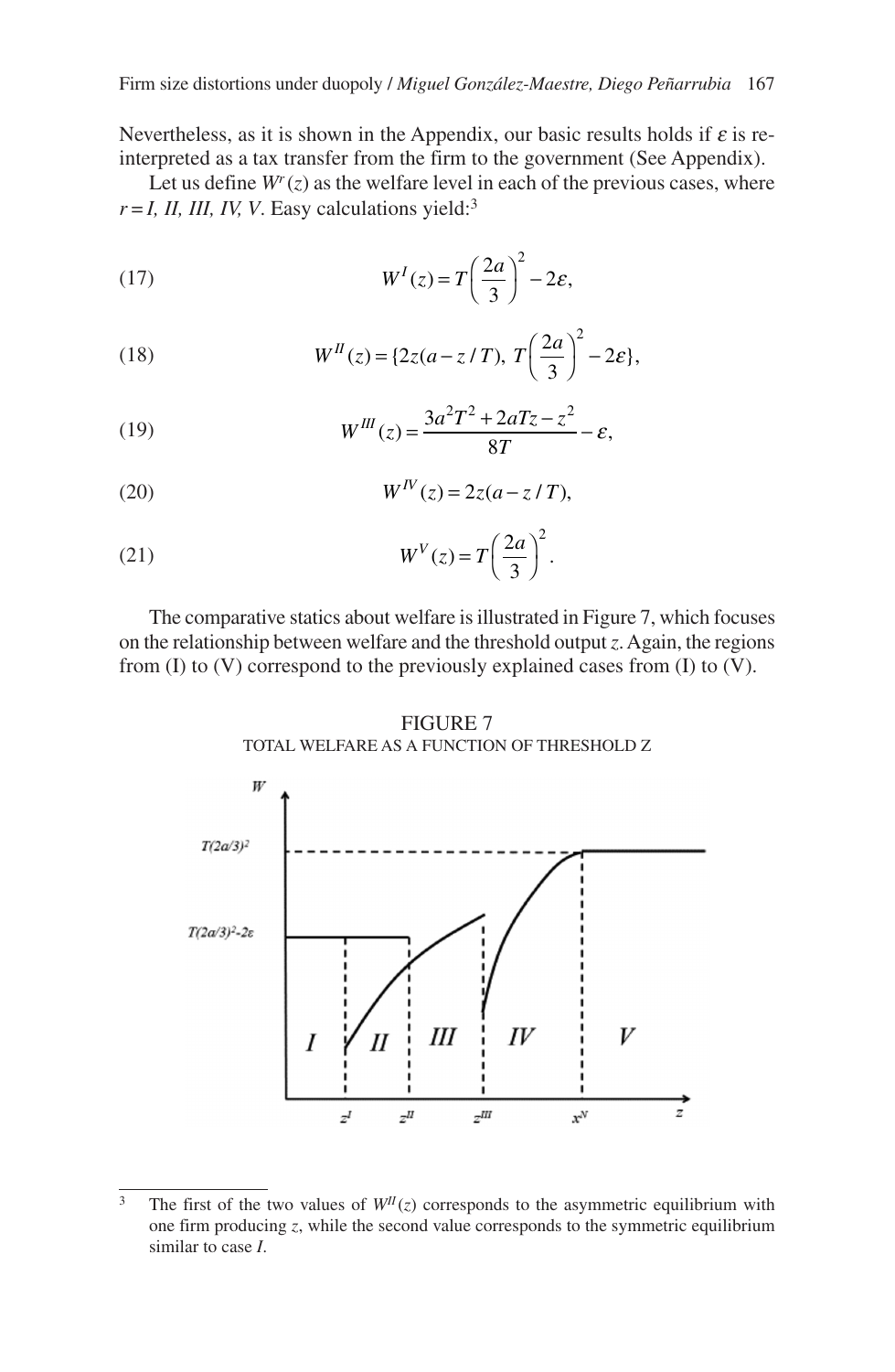The following remarks are in order:

- i) It is easy to see that welfare is constant at the two extreme cases (Regions I and V in Figure 7) and it is greater in case (V). Therefore, when the critical threshold is either very small  $(z < Z<sup>I</sup>)$  or very large  $(z > x<sup>N</sup>)$ , small changes to this regulatory variable do not have welfare effects.
- ii) If, as a result of increasing *z*, there is a transition from Region I to Region II, then there might be a discontinuous fall in welfare. To see this, as illustrated in Figures 6 and 7, there are two types of equilibria in Region II. In addition to the symmetric equilibrium (similar to the one in Region I in which both firms produce above *z*) there are two asymmetric equilibria with lower production and welfare than at the symmetric equilibrium. By choosing the value of  $W<sup>H</sup>(z)$  corresponding to the asymmetric equilibrium (see footnote 3), we have

(22) 
$$
W^{I}(z) - W^{I}(z) = T\left(\frac{2a}{3}\right)^{2} - 2\varepsilon - 2z(a - z/T),
$$

which evaluated at  $z^I = \frac{aT}{3} - \frac{4}{3} \sqrt{\varepsilon T}$  yields

(23) 
$$
W^{I}(z^{I}) - W^{I}(z^{I}) = \frac{1}{9}(30\varepsilon + 8a\sqrt{\varepsilon T}) > 0.
$$

Therefore, if the transition from Region I to Region II involves a shift from the symmetric equilibrium to the asymmetric equilibrium, then as a result of this small increase in *z*, the total welfare falls.

- iii) For intermediate-high levels of *z* (Region IV in Figure 7), any increase in *z* increases welfare, which reaches its maximum level once *z* becomes irrelevant. In this case, relaxing the regulation on the threshold is welfare-enhancing because each firm's output is determined by the threshold.
- iv) The transition from case (III) to case (IV) involves a discontinuity:

(24) 
$$
W^{III}(aT - 2\sqrt{\varepsilon T})/3 - W^{IV}((aT - 2\sqrt{\varepsilon T})/3) = \frac{2a\sqrt{\varepsilon T} - \varepsilon}{6} > 0.
$$

From the previous inequality, it follows that a small increase in *z* that shifts the equilibrium from case (III) to case (IV) implies a discontinuous fall in the level of welfare.

According to remarks (ii) and (iv), one interesting conclusion arising from our analysis is that the total welfare is not monotonic with respect to the critical threshold regulation. This conclusion can be summarized as follows:

**Proposition 2:** *The following properties hold regarding the relationship between the threshold regulation, z, and welfare:*

*i) A moderate increase in z from small to intermediate levels might decrease welfare by shifting the market from a symmetric equilibrium to an asymmetric equilibrium.*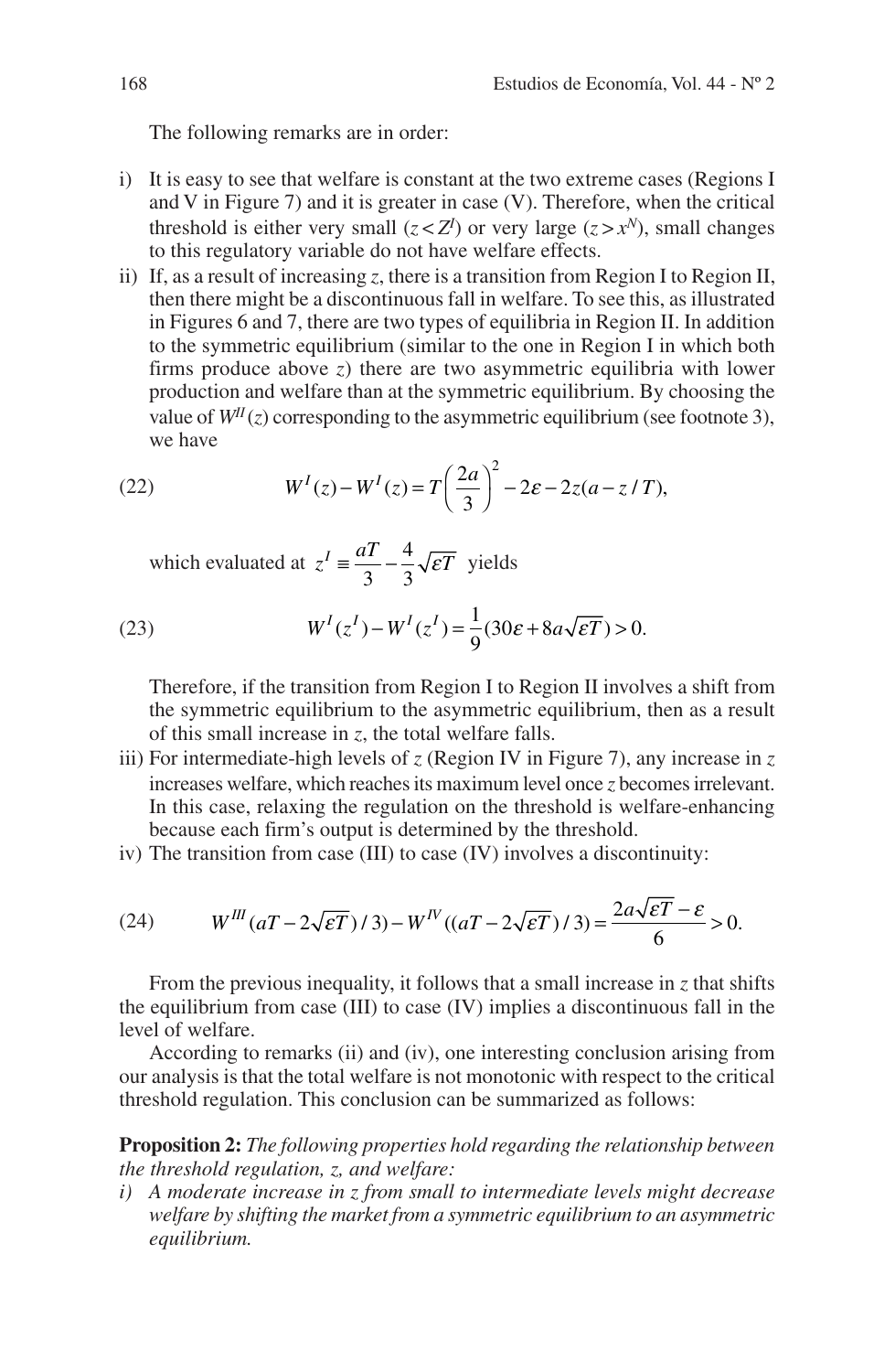*ii) For intermediate levels of z, a small increase in the threshold might decrease welfare by shifting the equilibrium from an asymmetric equilibrium to a symmetric equilibrium.*

To see the intuition of part (i) of Proposition 2 note, first, that increasing the regulatory level of *z* enhances a firm's incentives to expand its output at the expense of its competitor. However, the net effect on welfare is negative because the competitor's best response is to remain small at *z* in order to avoid the extra cost. Note that this effect works when we depart from relatively small levels of *z*. This is because the expanding firm's incentive to increase its output relies on the small size of its competitor. Therefore, one consequence of this part of the results is that if we depart from relatively restrictive regulation rules (given by small *z*), then a moderate increase in the level of flexibility might have perverse welfare results.

In the case of part (ii) of Proposition 2, the increase in *z* decreases the welfare as well. However the explanation for the decrease is very different. For intermediate levels of flexibility in the degree of regulation (intermediate *z*), relaxing this regulation reduces output because the (previously) large firm decides to reduce its production to *z.* This yields a symmetric corner equilibrium. Intuitively, once *z* is beyond some intermediate critical level, the residual demand for the large firm is too small to justify producing beyond this threshold.

Related with our previous insights, one interesting aspect of our model is that the degree of concentration in the market is not monotonic with the regulatory threshold: according to part (i), relaxing the regulatory threshold from low values tends to increase the degree of concentration, but, according to part (ii), the same policy tends to reduce the degree of concentration for greater levels of regulation. In other words, in the first case, the perverse effect of relaxing the regulation is associated with an increase in the level of concentration, while in the second case it is due to the reduction in the degree of concentration.

Therefore, an important policy implication of our previous results is that regulation changes in the threshold on firms' size might have welfare consequences which are not monotonic with respect to this regulatory variable. Conversely, as the regulations generating size distortions are usually the same for all industries (they are associated with threshold levels for employment or revenues), their effects might be very different across industries. Nevertheless, as noticed in the introduction, there are some countries, like the USA, where the design of regulatory thresholds are industry-sensitive and account for the differential evolution of each industry.

Interestingly, our analysis is connected with some previous literature dealing with the social convenience of helping minor firms. In particular, Lahiri and Ono (1988) noted that, even in the case of constant returns to scale, a more competitive market (with extra number of firms) might imply a lower level of welfare. In our model, the idea of "helping minor firms" can be interpreted as a policy implying an increase in the critical threshold below which firms do not have to pay the extra cost. To see this, note that in the asymmetric equilibrium arising in our model, this policy "helps" the minor firm (which is the one that produces the threshold output) to produce more output. However, according to Proposition 2(ii), this might involve a fall in the welfare level. This effect resembles the one noted by Lahiri and Ono (1988). However there are two important differences: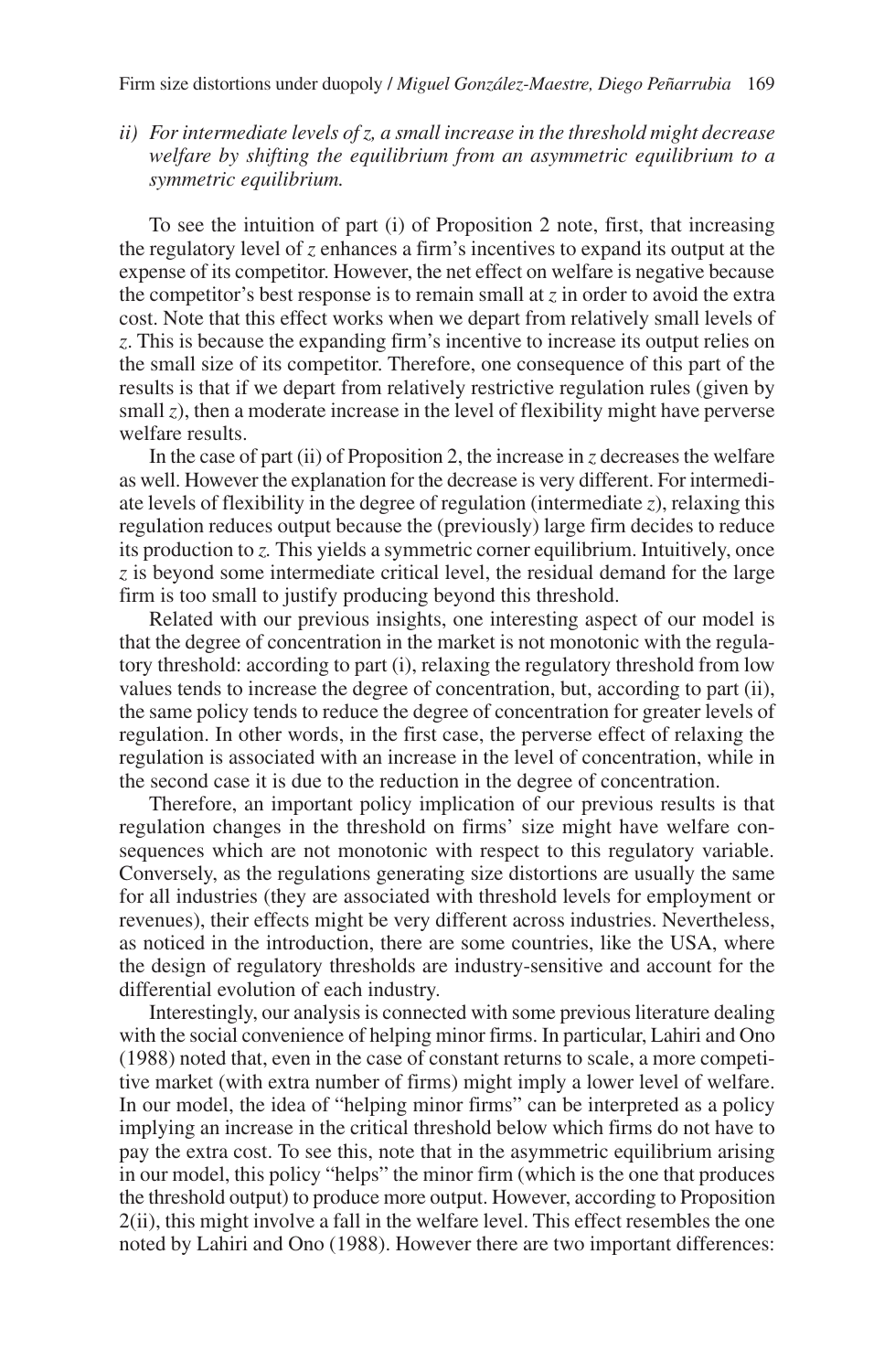first, contrary to these authors' model, consumer surplus decreases in our model because total production decreases. Second, our result holds even if both firms are symmetric ex-ante, while in the case of Lahiri and Ono (1988), the minor firm is more inefficient (it has higher marginal costs).

# **5. Conclusions and final comments**

One important policy implication of our results is that changes in the regulatory thresholds of firms' size might have counterintuitive, drastic, and non-monotonic welfare effects. This conclusion contrasts with most of the previous literature dealing with the welfare effects of this type of regulations. In particular, it seems that this previous literature has been mainly based on general equilibrium models that neglect the important strategic effects that usually appear in relevant oligopolistic markets. Therefore, our contribution notes that taking into account these strategic effects might have crucial implications for the welfare consequences of moderate changes in regulations affecting firms' size decisions.

We remark that our results have been obtained under rather simplified conditions e.g., the number of firms, the linear form of demand, and constant marginal costs. However, the main results can be easily extended. In particular, the counterintuitive idea that relatively small changes in the regulatory framework might have drastic welfare effects is very likely to hold under more general oligopoly models. In fact, the discontinuity in the strategic responses by oligopolistic firms is a usual aspect of concentrated industries. Therefore, it seems that, despite of its simplicity, our model provides some basic insights regarding the effects of firm-size dependent regulations.

# **References**

- Almunia, M. and Lopez-Rodriguez, D. (2012). "The Efficiency Costs of Tax Enforcement: Evidence from a Panel of Spanish Firms", MPRA Paper 44153, University Library of Munich, Germany.
- Dilger, R. J. (2014). "Small Business Size Standards: A Historical Analysis of Contemporary Issues", Congressional Research Service.
- Garicano, L., Lelarge, C., and Reenen, J. V. (2016). "Firm Size Distortions and the Productivity Distribution: Evidence from France", NBER Working Paper No. 18841. *American Economic Review* 106, 3439-79.
- García-Santana, M., and Pijoan-Mas, J. (2014). "The Reservation Laws in India and the Missallocation of Production Factors", *Journal of Monetary Economics* 66, 103-209.
- García-Santana, M. and Ramos, R. (2015). "Distortions and the Size Distribution of Plants: Evidence from Cross-Country Data", mimeo, CEMFI. *Journal of the Spanish Economic Association*, 6, 279-312.
- Guner, N., Ventura, G., and Xu, Y. (2006). "How Costly Are Firm Regulations on Size?", *Japan and the World Economy* 18, 302-320.
- Guner, N., Ventura, G., and Xu, Y. (2008). "Macro-economic Implications of Size-dependent Policies", *Review of Economic Dynamics* 11, 721-744.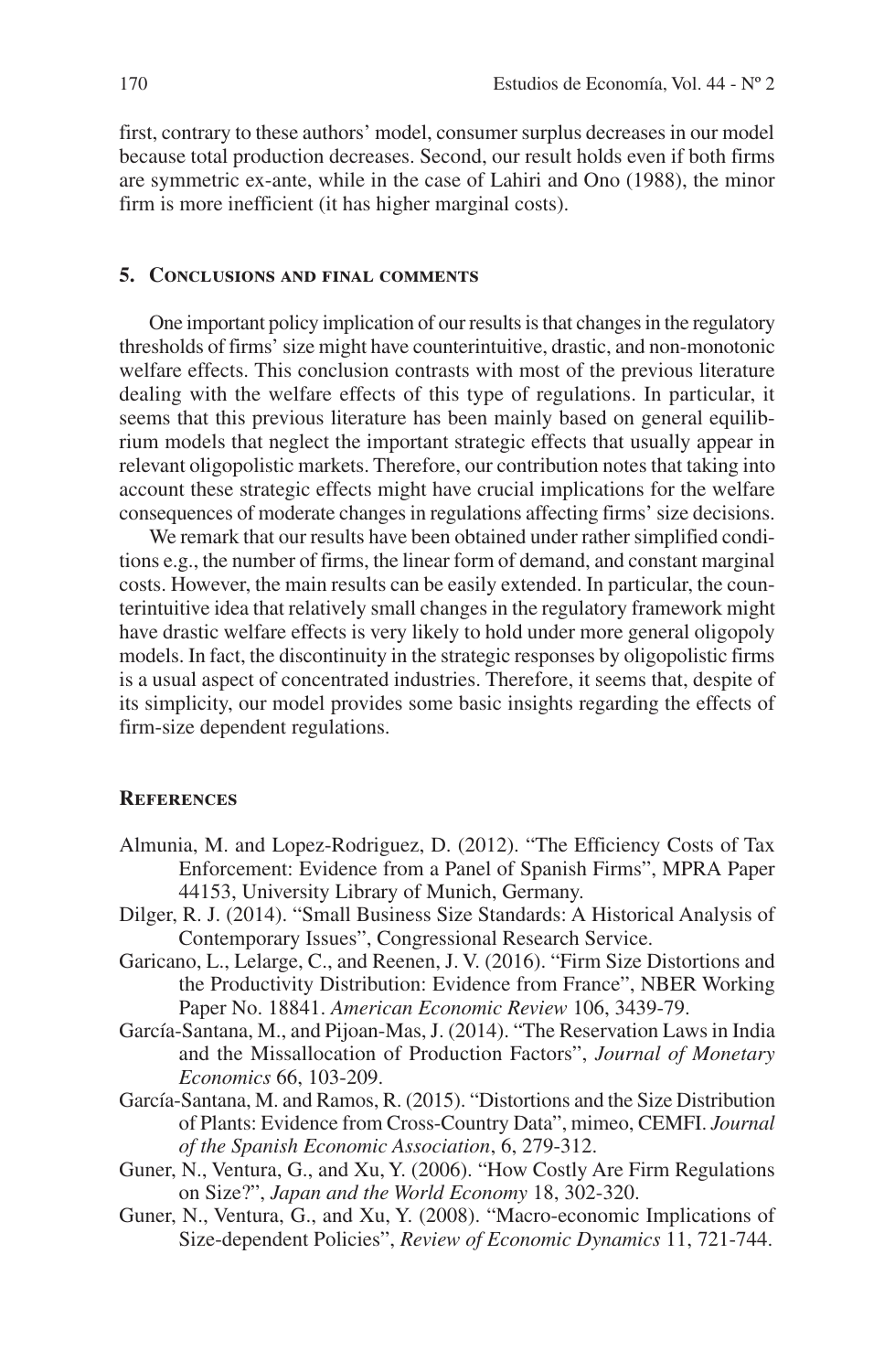- Lahiri, S., and Ono, Y. (1988). "Helping Minor Firms Reduces Welfare", *The Economic Journal* 98, 1199-1202.
- Lucas, R. (1978). "On the Size Distribution of Business Firms", *Bell Journal of Economics* 9, 2, 508-523.
- US Small Business Administration (2009). SBA size standards methodology, https://www.sba.gov/sites/default/files/size\_standards\_methodology.pd